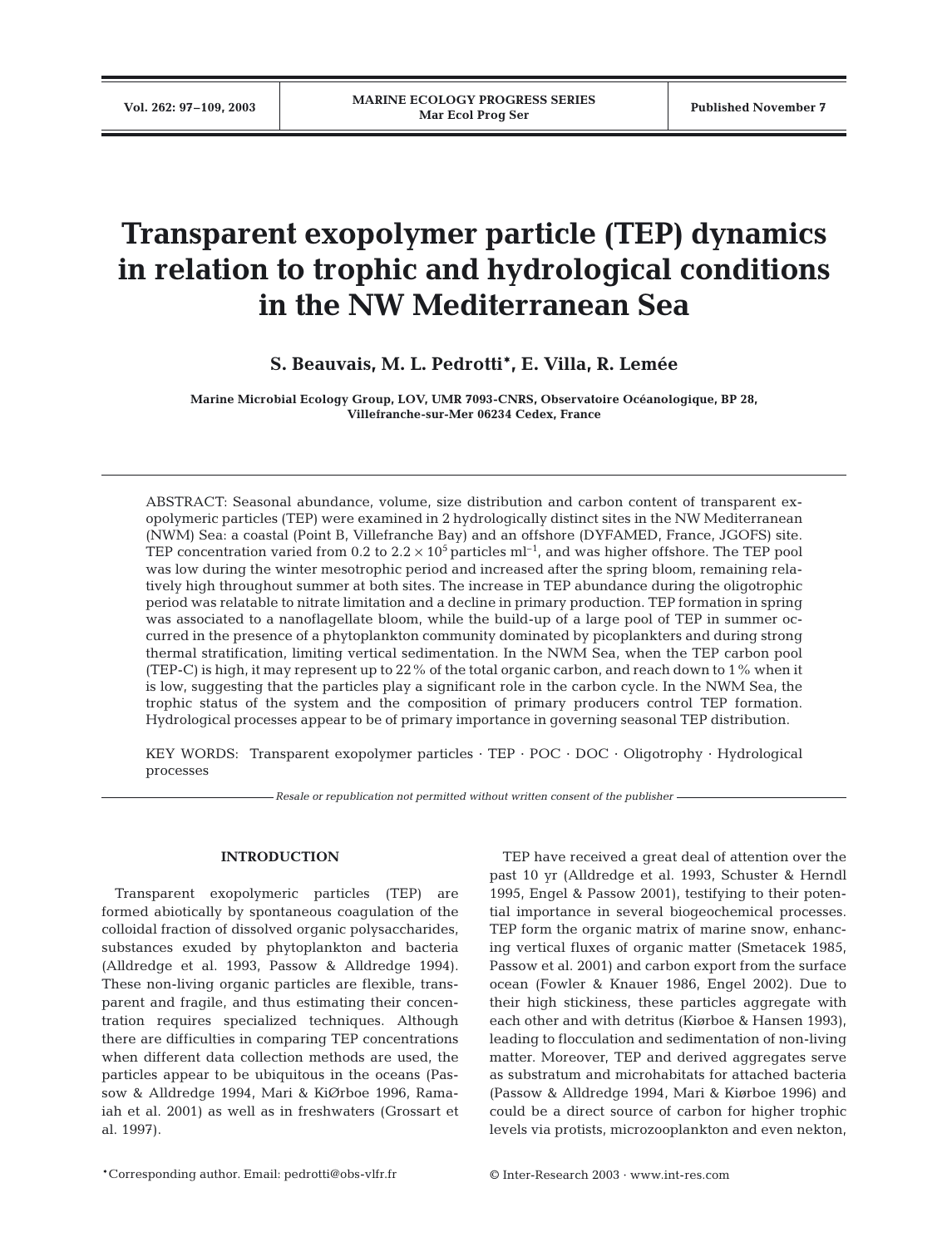such as larval fish (Grossart et al. 1998, Passow & Alldredge 1999). If TEP are consumed, they represent a direct transfer of energy from dissolved matter to higher trophic levels, shunting the microbial loop. While the role played by TEP in the cycling of carbon is not under doubt, the importance of this role is uncertain. Consequently, knowledge concerning the occurrence and abundance of TEP in the field is of primary importance to correctly assess the relative importance of different stocks and fluxes of carbon in the pelagic ecosystem.

In the NW Mediterranean (NWM) Sea, at a French JGOFS time-series station (DYFAMED), Mari et al. (2001) showed that the formation of a carbon-rich TEP pool with a high C:N ratio could explain the carbon over-consumption observed in this area (Copin-Montégut & Avril 1993). In this paper we report the seasonal distribution of TEP in this offshore station, and we compare the temporal distribution patterns with a coastal site (Point B, Villefranche Bay) in the same area. There are few annual surveys of TEP distri-

bution, especially in a meso-oligothophic area such as that of the NWM Sea (see review of Passow 2002).

The aims of this study were to (1) describe the seasonal variability in abundance and characteristics (size frequency, C:N ratio and carbon content) of TEP, and relate this variability to hydrological conditions and the prevailing status of 2 meso-oligothophic systems; and (2) evaluate the TEP pool in relation to other organic carbon pools at DYFAMED in order to assess the potential importance of TEP in the carbon cycle.

### **MATERIALS AND METHODS**

**Study sites.** This study was carried out in the NWM Sea (Fig. 1) from February 1999 to February 2000 at 2 sites: (1) Point B (43° 41' 10'' N, 07°19'0''E), in the coastal zone located at the entrance of Villefranche Bay and influenced by the Liguro-Provençal current, resulting in continual water renewal (Nival & Corre 1976). The Bay is subject to the influence of a cyclonic current running from east to west along the French Riviera. In normal conditions, a branch of the Ligurian Current flowing westward offshore enters the Bay. Near the coast, the average water speed in the surface

layer can reach 20 cm  $s^{-1}$  (Béthoux et al. 1988); and (2) DYFAMED (43° 25'2'' N, 07° 51' 8'' E), an offshore site where seasonal hydrological features are well documented, as it is a French JGOFS time-series station. The DYFAMED station, located in the central part of the Ligurian Sea, is predominantly influenced by vertical advection and is considered as an oceanic site. At DYFAMED, maximal winter-downwelling speed is ca. 10 to 15 cm  $s^{-1}$ , while the speed during the stratification period is ca.  $0.2 \text{ cm s}^{-1}$  (Béthoux & Prieur 1983). Horizontal water fluxes could be neglected due to cyclonic circulation and the Ligurian frontal system that acts as a physical barrier (Béthoux et al. 1988, Sournia et al. 1990). Advection is very weak, and the current speed  $(3 \text{ cm s}^{-1})$  is generally below the minimum detectable level of current meters (Andersen & Prieur 2000).

**Sampling.** Water samples for TEP analysis were collected monthly using an acid-washed 30 l Niskin bottle (General Oceanics) at the depth of the chlorophyll maximum (DCM) layer previously determined by a flu-



Fig. 1. Location of sampling sites. DYFAMED, the open-sea site in the central zone of the Ligurian sea, and Point B (Pt.B), at the entrance of Villefranche Bay (France). Arrows represent the Ligurian Current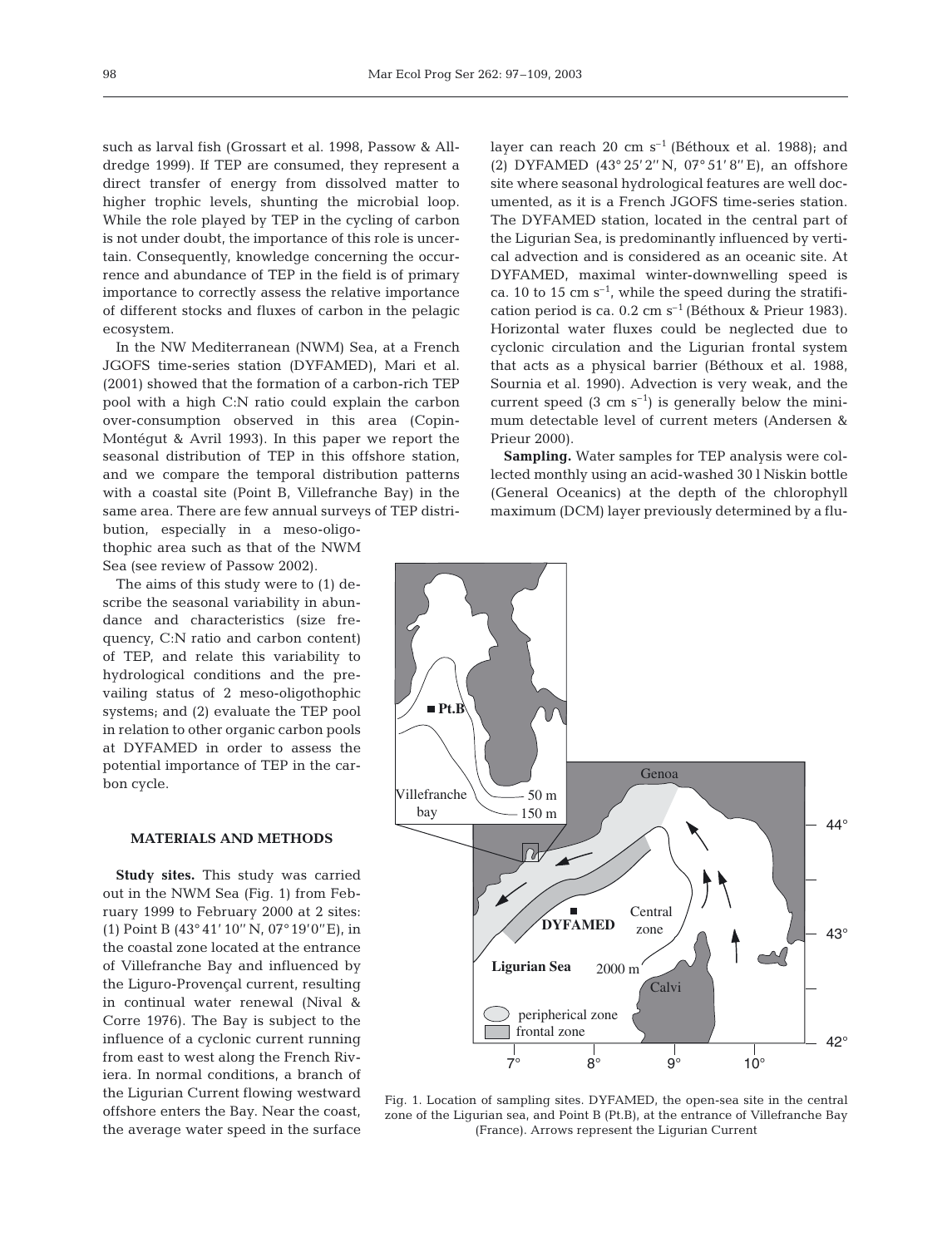orimeter coupled with a CTD Seabird (SBE 25) probe. CTD casts were used on each sampling date to describe the vertical stratification of physical and chemical parameters. Depths of sampling for pigment and nutrient analysis were 5, 10, 30, 50 and 75 m at Point B and 5, 10, 20, 30, 40, 50, 70, 80, 110 and 130 m at DYFAMED. Nitrate and phosphate concentrations were determined using an autoanalyzer, according to the Tréguer & Le Corre (1975) method. Chl *a* concentrations were measured at Point B by spectrophotometry, and at DYFAMED by HPLC, following the method of Vidussi et al. (1996). Primary production (PP) was determined by *in situ* 14C-bicarbonate incorporation according to Dandonneau & Le Bouteiller (1992). The correction factor described by Moutin et al. (1999) was used to convert PP rates obtained during the 4 h incubations to daily (24 h) rates. Data of PP (µmol C  $l^{-1}$  d<sup>-1</sup>) come from the DCM layer as TEP. All samples for TEP analysis were prepared fresh, on board, within the 2 h following sampling.

**Staining procedure and enumeration of TEP.** TEP were studied following the method of Passow & Alldredge (1994). Several seawater aliquots (5, 10 and 15 ml) were gently filtered through 0.2 µm Nuclepore™ filters under constant low pressure. TEP retained on the filter were stained with 500 µl of a solution of 0.06% acetic acid (pH 2.5) and 0.02% Alcian blue 8GX (Hopkin & William). Since Alcian blue, a specific stain for negatively charged polysaccharides, may precipitate in the presence of salts, it may produce artifacts that could be mistaken as TEP. To avoid this occurring, materials were rinsed with distilled water between consecutive filtrations, and the dye was tested before each experiment with artificial seawater at 38.2‰ (SIGMA), twice filtered onto a 0.2 µm filter. Blanks didn't show a significant presence of TEP. After the staining procedure, TEP were transferred to a microscope slide using the filter-transfer-freeze technique (Hewes & Holm-Hansen 1983). During winter 1999/ 2000, filters containing TEP were also mounted directly on a white slide (Cyto-Clear®), providing direct observations of TEP (Logan et al. 1994).

TEP were observed through an Axiophot-Zeiss microscope. Pictures were captured with a CCD colour video camera (COHU 2252-1040, 752  $\times$  582 pixel resolution, 0.08 lux minimum sensitivity). TEP were counted using Image Pro Plus 4 software. A minimum of 600 TEP were counted and sized at 3 successive magnifications (100×, 200×, 400×), in order to better cover the entire size spectra (Mari & Burd 1998). The equivalent spherical diameter (ESD) of each TEP was calculated from the measurement of its cross-sectional area by means of a semi-automatic image-analysis system. Counts were classified, according to their ESD, into 15 logarithmic size classes between 1 and 135 µm.

**Size distribution and TEP volume.** TEP size distribution follows a classical power law usually used to describe the distribution of ocean particles (Sheldon et al. 1972), which is defined by the equation from McCave (1984):

$$
dN/d(d_p) = k d_p^{\delta} \tag{1}
$$

where  $dN$  is the number of particles per unit volume, with a diameter ranging from  $d_p$  to  $[d_p + d(d_p)]$ , with  $d_p$ being the projected spherical encased diameter. The constant k depends on particle concentration, and the slope δ gives indications about the abundance of small particles relative to those of larger ones.  $k$  and  $\delta$  were calculated using linear regression of  $log[dN/d(d<sub>p</sub>)]$  versus  $log(d<sub>p</sub>)$ . Differences between the slopes of regression lines were statistically compared using analysis of covariance (ANCOVA), performed using SYSTAT software. Application conditions (normality of residuals, homoscedasticity and linearity) were also tested to ensure that they conformed to the assumptions of parametric statistics: no transformations were required. The number of TEP  $ml^{-1}$  was normalized by the length of the considered size class (µm). TEP volume concentrations are given in ppm.

**TEP carbon and nitrogen measurements.** In the sea, TEP are associated with the other suspended particles (phytoplankton cells, detritus, etc.) in the same size ranges, which make separate chemical analysis impossible. To estimate the TEP C:N ratio of Point B samples, TEP were produced by bubbling their precursors (high molecular-weight dissolved organic matter) from GF/C-filtered water. This method accelerates TEP formation, allows their isolation, and finally permits their chemical characterization (Mari 1999). After bubbling, TEP samples were collected onto GF/F filters (nominal pore size 0.7 µm) for carbon and nitrogen determinations. The experimental protocol is detailed, and the filtration steps are justified in Mari et al. (2001).

**Estimation of organic carbon pools: TEP, dissolved organic carbon (DOC), particulate organic carbon (POC) and phytoplankton.** TEP are fractal aggregates (Alldredge et al. 1993). As is typical of fractal structures, their porosity increases with increasing aggregate size, resulting in reduced mass per unit volume as the particles get larger. TEP carbon content is then linked to the size of the considered particle. In our study, it was determined from the size frequencydistribution of TEP sampled *in situ* using the sizedependent relationship proposed by Mari (1999):

$$
TEP-C = 0.25 \sum_{i} n_i r_i^{2.55}
$$
 (2)

where TEP-C is given in  $\mu$ g C m<sup>-1</sup>,  $n_i$  is the concentration of particles in size class<sub>i</sub>, and  $r_i$  is the TEP radius (µm) in the same size class.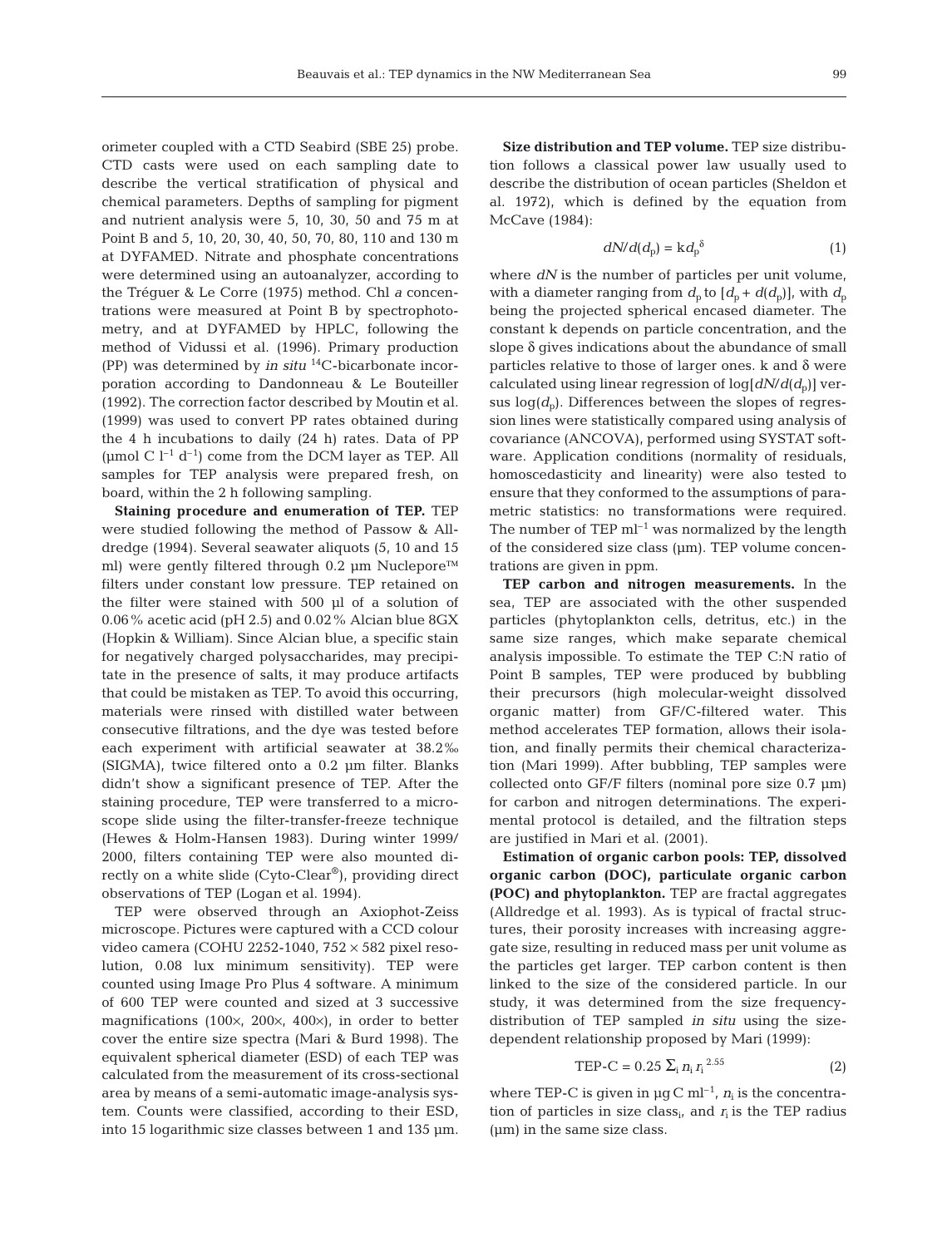We compared TEP-C to other organic carbon reservoirs at the depth of the DCM at DYFAMED. Data of DOC come from Avril (2002). As DOC is conservative for this area, the DOC dataset is the result of a composite annual-cycle average-distribution over 40 monthly profiles. Data of POC were obtained from the JGOFS database. They come from the same samplings dates as the TEP. Concentrations were determined by high-temperature oxidation using a Heroes CHN-O-Rapid analyzer (Miquel et al. 1994). The portion of organic carbon linked to phytoplankton (C-phytoplankton) was determined by plotting POC data (µg l –1) against chl *a* data (mg m–3) (Marty et al. 2002). Total data of POC, DOC, primary production and chl *a* concentrations are available from the JGOFS-France database, available at www.obs-vlfr.fr/jgofs/html/ bdjgofs.html.

# **RESULTS**

#### **Hydrological features**

# DYFAMED site

In winter, due to strong vertical mixing, temperature was homogeneous with depth (13°C) to 200 m. In summer, the water column was well stratified with a marked pycno- and thermocline between 20 and 45 m that isolated surface waters from the deeper waters. The transition between mixed and stratified periods occurred during spring and early winter (Fig. 2a). The winter period was relatively rich in nutrients (with nitrate and phosphate concentrations of 3 to 4 and 0.15 to 0.20  $\mu$ mol  $l^{-1}$ , respectively) in the surface layer. From April to late autumn, surface water became depleted in nutrients, the nitrate concentration decreased to below 0.5 µmol  $l^{-1}$  (Fig. 2c), and phosphates reached undetectable levels. The seasonal distribution of chl *a* (Fig. 2e) was characterized by a first phytoplankton bloom (2.9  $\mu$ g chl *a* l<sup>-1</sup>) at the beginning of March in the surface mixed layer, and a second one in June on the pycnocline layer (up to 1.2  $\mu$ g chl *a* l<sup>-1</sup>).

#### Point B site

In winter the water column was well mixed and the temperature was 13°C (Fig. 2b). From May to September 1999, the water column was stratified, with the thermocline well established at ca. 30 m depth (Fig. 2b). An increase in nitrate concentration occurred in March, earlier than in oceanic areas, with a maximum of 2  $\mu$ mol  $l^{-1}$ , and was followed by a phytoplankton bloom (1.05 µg chl  $a l^{-1}$ ). During summer, the nitrate concentration was below 0.4 umol  $l^{-1}$ (Fig. 2c). Phosphate concentrations reached maximum values of 0.12 umol  $l^{-1}$  in April, July and December: the rest of the year the concentration was below  $0.09 \text{ \mu}$  mol  $l^{-1}$ .

# **Seasonal distribution of TEP: abundance and volume**

From February to May, the TEP abundance at DYFAMED and Point B remained low (under  $0.35 \times 10^5$ TEP ml<sup>-1</sup>, Fig. 3). At DYFAMED, the TEP abundance increased strongly in June, reaching a maximum value of  $2.2 \times 10^5$  TEP ml<sup>-1</sup>, and remained high until the autumn.

At Point B, the TEP concentration was high from June to September, attaining a maximum value of  $0.55 \times 10^5$  TEP ml<sup>-1</sup> in July. At both sites, TEP abundance decreased in autumn to the same values observed the previous winter.

The annual distribution of TEP concentration by size class is shown in Figs. 4 & 5. At DYFAMED, TEP volume concentrations were low during winter and increased in April to reach a peak in June (Fig. 4a). After a decrease in July, the TEP volume concentration showed a second peak in August. In summer, most of the total TEP volume was made up of particles ranging from 4 to 12  $\mu$ m in diameter (more than 74%). In autumn, the TEP concentration decreased for all size classes to reach the same values as before the spring bloom. At Point B, TEP volumes were lower than at DYFAMED (Fig. 4b). A peak was observed in March; from March to September the TEP volume was made up mostly of particles ranging from 5 to 17 µm in diameter  $(>50\%)$ .

TEP volume concentrations pooled for hydrological seasons are shown in Fig. 5. Maximum TEP volume occurred during summer and early autumn at DYFAMED, reaching 0.20 to 0.24 ppm  $\mu$ m<sup>-1</sup>. During the rest of the year, TEP volumes were relatively low  $(< 0.06$  ppm  $\mu$ m<sup>-1</sup>). At Point B, TEP volume concentrations were highest in spring (0.25 ppm  $\mu$ m<sup>-1</sup>). The summer-autumn period showed intermediary values, with volume concentrations of 0.15 ppm  $\mu$ m<sup>-1</sup>, and in winter the TEP volume was low, with the same value as at DYFAMED during the same period. We observed a larger size range at Point B (ESD up to 135 µm) compared to DYFAMED, where the TEP size didn't exceed 100 µm.

#### **TEP size spectra**

The size spectra at both sites (Fig. 6) were similar, and followed a power-law distribution. However, the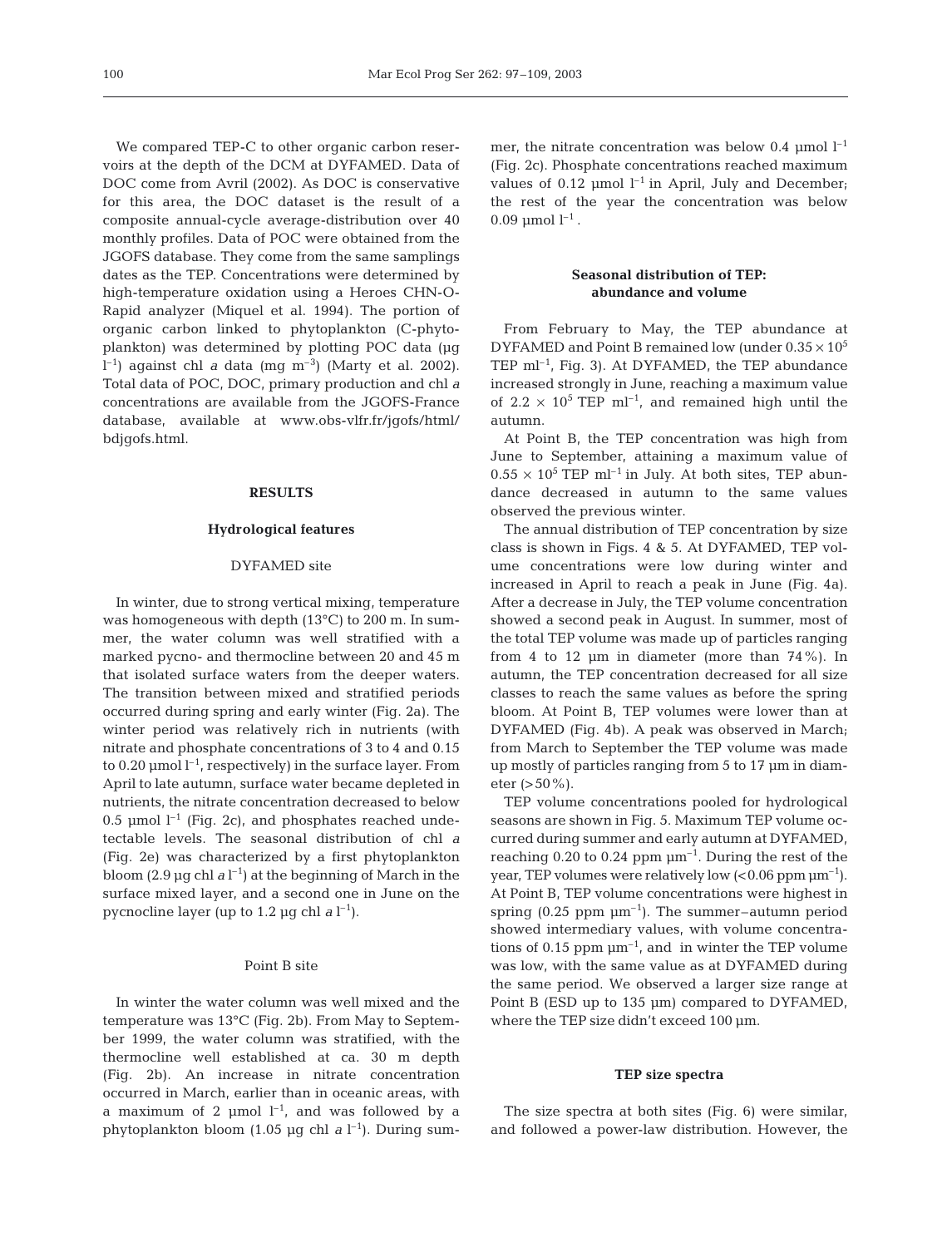

Fig. 2. Seasonal water column variations of temperature (a,b), nitrate (c,d) and chl *a* concentrations (e,f) (crosses show transparent exopolymeric particle sampling depths). Data come from DYFAMED-JGOFS-France and INSU-SOMLIT programs (1999/2000). Note: scales are different for nitrate concentration

smallest size classes  $\left($ <1.5  $\mu$ m) appeared to be underestimated. This deviation is probably due to sampling artifact. Indeed, even if the TEP count method used in this study is the best available, the filtration method may miss small particles which pass through filter pores due to the flexible character of TEP (Alldredge et al. 1993).

We tested for a season- or site-effect on the size distribution of TEP. Results of ANCOVA for the size spectra between DYFAMED and Point B sites did not significantly differ ( $p > 0.5$ ; df = 1,134). As size distribution of TEP was not influenced by the location, data were pooled together for further testing. Results showed that seasonal differences were highly significant ( $p < 0.005$ , df = 2,125; Fig. 7). Slopes of regression lines were  $-2.13 \pm 0.12$  for the spring,  $-2.85 \pm 0.11$  for the stratified period, and  $-3.20 \pm 0.14$  for the winter period.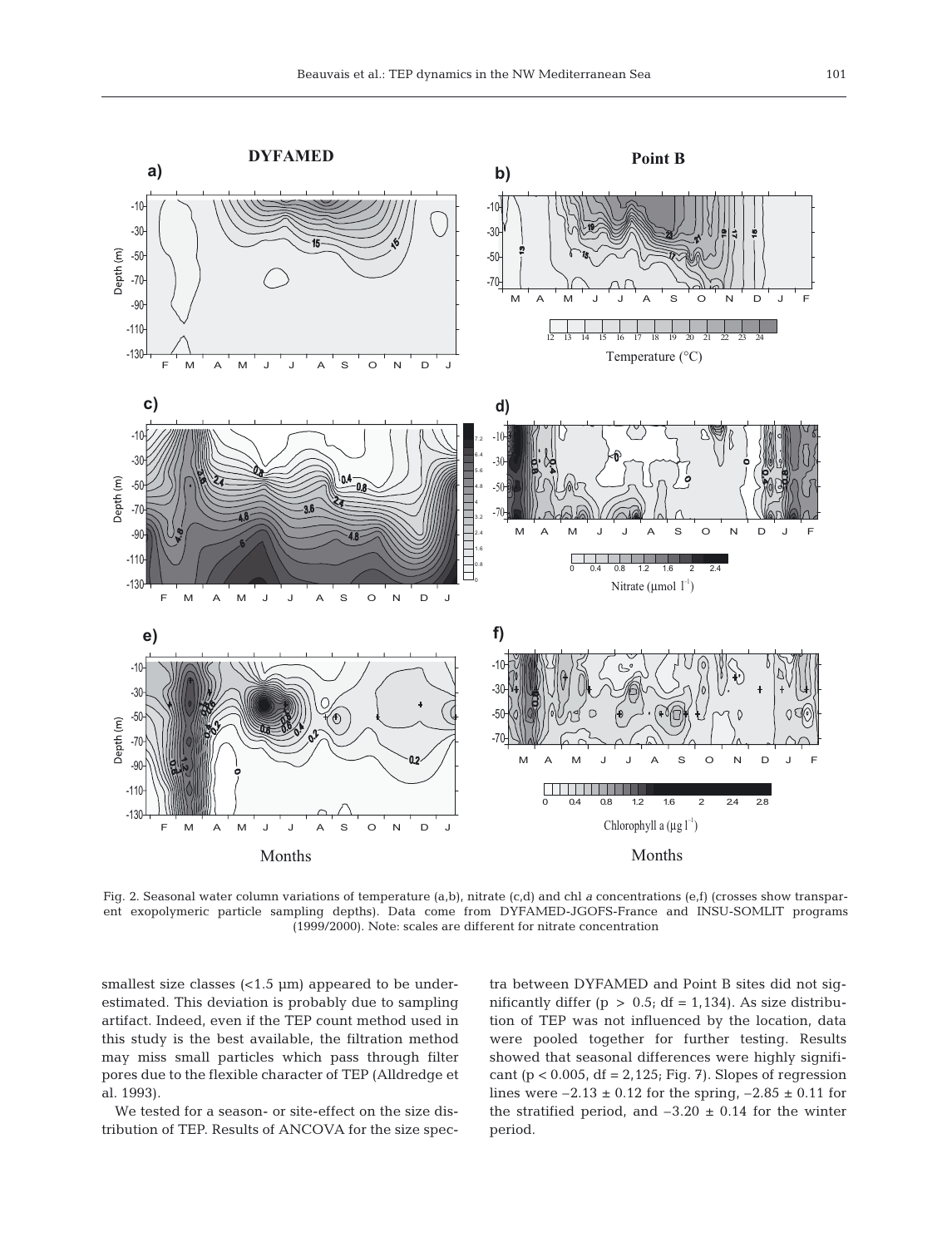

Fig. 3. Variation in transparent exopolymeric particle (TEP) abundance  $(x10^5 \text{ ml}^{-1})$ , from February 1999 to February 2000, in the NW Mediterranean Sea at DYFAMED and Point B. Missing data correspond to a missed cruise due to bad weather conditions

# **TEP contribution to organic carbon pool**

The molar C:N ratio of TEP varied with time at Point B from  $5.6 \pm 0.2$  to  $80.5 \pm 1.5$ 7.2. The TEP C:N ratio increased from June to reach a maximum peak in July, and remained high in August (Fig. 8). The C:N ratio of TEP at DYFAMED followed the same pattern as that at Point B, with higher ratios during summer (73 in July). The C:N ratio of particulate organic matter (POM) at DYFAMED in the DCM layer varied from 6.2 to 14.3. The C:N ratio of TEP was higher than the C:N ratio of POM, and higher than the Redfield ratio over almost the entire year.

The carbon contained in TEP (TEP-C) at Point B ranged from 1.99 µmol C  $l^{-1}$  in February to a maximum of 13.09  $\mu$ mol C l<sup>-1</sup> in March, which coincided with the phytoplankton bloom (Table 1), while in DYFAMED a higher carbon content of TEP was found in summer. POM at DYFAMED at the DCM layer ranged from 3.70 to 10.35  $\mu$ mol C l<sup>-1</sup>, and dissolved organic matter (DOC) ranged from 70 to 84 µmol C  $l^{-1}$ . We attempted to estimate the TEP-C in relation to other organic pool in the NWM Sea. We summed the values of POC and DOC at DYFAMED for each TEP sampling period to generate a value for total organic carbon (TOC). At Point B, the TEP-C pool represented from 2 to 15% of the TOC. The TEP-C pool at DYFAMED represented up to 22% of the TOC during the summer period, and fell to 1% when TEP formation was low.

The relationship between POC and chl *a* at DYFAMED was described by a linear regression (*y* = 44.7*x* + 36.2) estimated from plots of data from 1999 at the depth of maximum chl *a*. The slope of the regression line gives a C:chl *a* ratio of  $45 (R^2 = 0.7$ ; df = 7; p < 0.05; data not shown). Based on our calculations and conversion factors, the TEP-C concentration exceeded the algal POC concentration almost throughout the year at both sites.

From February to April 1999, during the nutrientenriched period, PP was high (ca. 0.4 µmol C  $l^{-1}$  d<sup>-1</sup>) and the TEP-C concentration was low (Fig. 9). In June, after the phytoplankton bloom, the PP decreased abruptly to reach 0.18 µmol C  $l^{-1}$  d<sup>-1</sup>, while the TEP-C concentration increased until its maximum (20.51  $\mu$ mol C l<sup>-1</sup>) and remained high during the nutrientdepleted period. From October, with the reinjection of nutrients to the surface, PP increased and TEP-C decreased.



Fig. 4. Three-dimensional representation of transparent exopolymeric particle (TEP) volume concentration per size-class ESD (equivalent spherical diameter) at DYFAMED (a) and Point B (b), from February 1999 to January 2000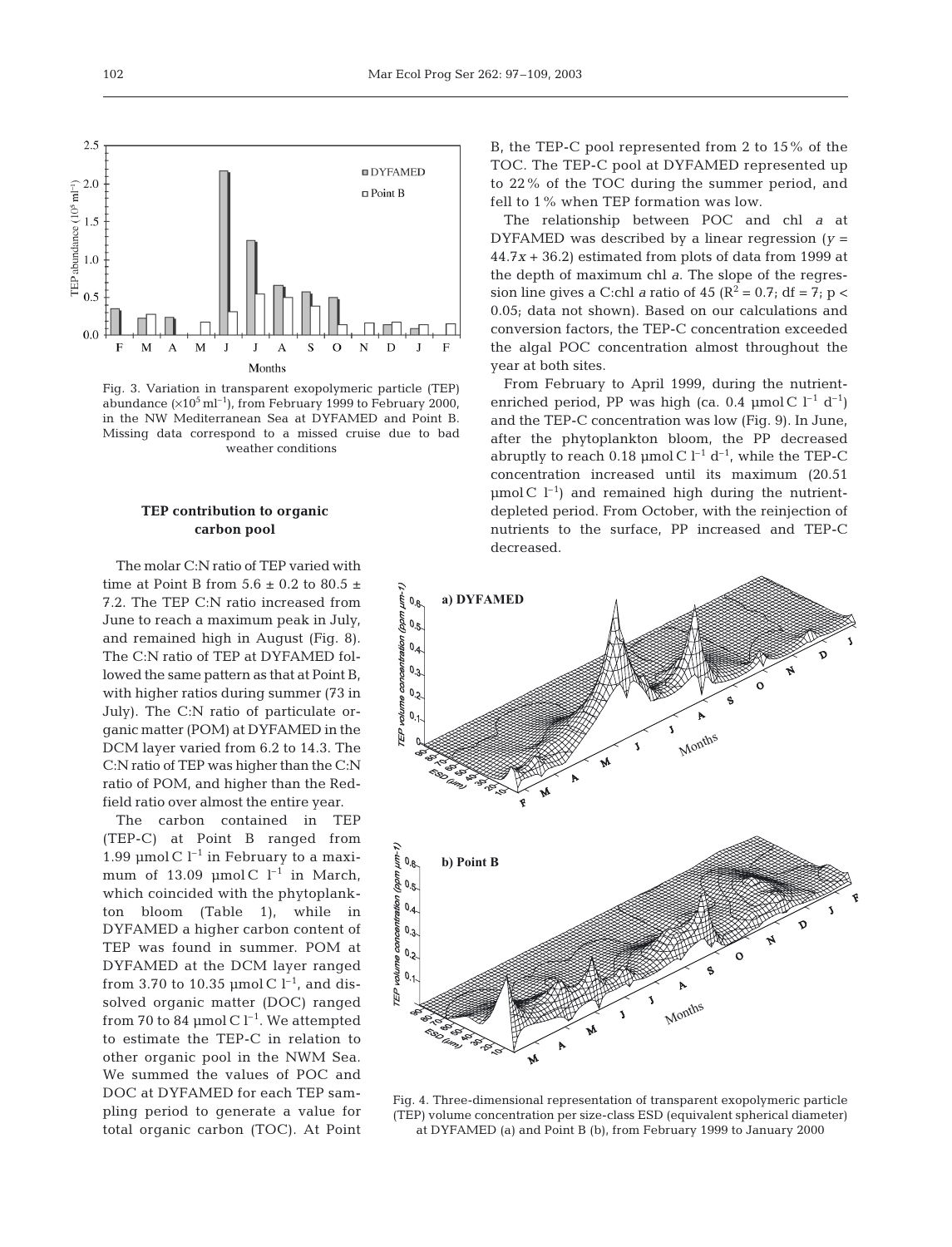

meric particle (TEP) volume concentration at DYFAMED (a) and Point B (b), from February 1999 to January 2000. Summer and autumn were pooled as a stratified period. The equivalent spherical diameter (ESD) is presented in log scale

#### **DISCUSSION**

#### **Abundance of TEP and seasonal patterns**

In our study, TEP were found in relatively high abundances  $(2 \times 10^4$  to  $2.2 \times 10^5$  TEP ml<sup>-1</sup>) at every sampling occasion, both at coastal and offshore sites. We found TEP concentrations to be 1 to 3 orders of magnitude higher than those reported for a variety of systems. For example, in the northern Adriatic Sea, Schuster & Herndl (1995) found from 600 to  $10^3$  TEP ml<sup>-1</sup> in oligotrophic and mesotrophic stations, respectively. Passow & Alldredge (1994) found from 4 to  $5 \times 10^3$  TEP ml<sup>-1</sup> in the surface waters of 2 coastal stations of California, and less than 10 TEP  $ml^{-1}$  in a deep oceanic site off Bermuda. Our high values likely reflect the methodology used. We observed TEP at 3 successive magnifications, and counts were made by employing image analyses software, allowing semi-automated counts (Mari & Burd 1998). We also used a direct filtration with Cyto-Clear slides, so small TEP were observed more accurately. Such tech-

niques permit quantification of TEP smaller than 3 um. Our TEP concentration values were comparable to those found in the Kategatt (up to  $3.8 \times 10^5$  TEP ml<sup>-1</sup>. Mari & Burd 1998), and in a subarctic ria of Japan (up to  $3.4 \times 10^5$ m<sup>-1</sup>, Ramaiah et al. 2001). Interestingly, those sites were highly eutrophic (12  $\mu$ g chl *a* l<sup>-1</sup> during the spring bloom), while the NWM Sea is an oligo-mesotrophic sea. As TEP are mainly formed by phytoplankton exudates (Alldredge et al. 1993), it is likely that TEP formation is rather linked to the phytoplankton activity than to the standing stock of phytoplankton (Schuster & Herndl 1995).

In our study, TEP were more abundant at the offshore site, where chl *a* content was higher, compared to the coastal site. At DYFAMED, total TEP abundance was correlated with the DCM chl *a* concentration  $(R = 0.71; p <$ 0.05; df = 9)*.* But focusing on each TEP size-class, we observed that only the smaller TEP class  $(\leq 2 \mu m)$  showed a positive correlation with chl  $a (R = 0.82, p < 0.01, df = 9)$ . In June, during the phytoplankton bloom, 46% of TEP belong to the small size classes  $\left($ <1.25  $\mu$ m), while in August 65% of TEP were larger TEP (2.5 to 10 µm). We can hypothesize that small TEP were probably newly formed, and consequently they were nearer (in terms of space and time) to their phytoplanktonic source. While there is a general decrease in abundance (number of TEP  $ml^{-1}$ ) from spring to summer, the volume of TEP increases after the spring bloom and remains relatively high throughout the summer. This could be explained by the pattern of TEP size-frequency from small toward larger particles, suggesting that aggregation processes occur during summer. At the coastal station, there was no correlation between TEP and chl *a*. At this site, high TEP volume was observed in spring following the March bloom, suggesting aggregation by coagulation between TEP and algal cells. The hydrology of the coastal area (Point B) is more complex since it is influenced by coastal winds and the Ligurian Current, while the DYFAMED site is regarded as a 1D station, where horizontal advection is minor.

TEP size spectra showed a power-law function from each sampling, and were consistent with the coagulation model (power-law function, slopes of ca. 3, McCave 1984). They are thought to be primarily formed by coagulation of colloidal precursors (Mari & Burd 1998). Over the whole the year, pooling both sites, slopes of pooled data were 2.13 (spring), 2.85 (stratified period) and 3.20 (winter). The regression slope was the highest in the winter period, meaning that smaller particles were relatively more abundant than larger ones compared to spring and summer periods. Deviations from the theoretical slope  $(\delta = 3)$  could be explained by biological and physical processes. The strong water mixing during winter could desegregate TEP into smaller particles. Indeed, according to Passow & Alldredge (1994), fragmentation or desegregation processes lead to a steeper slope.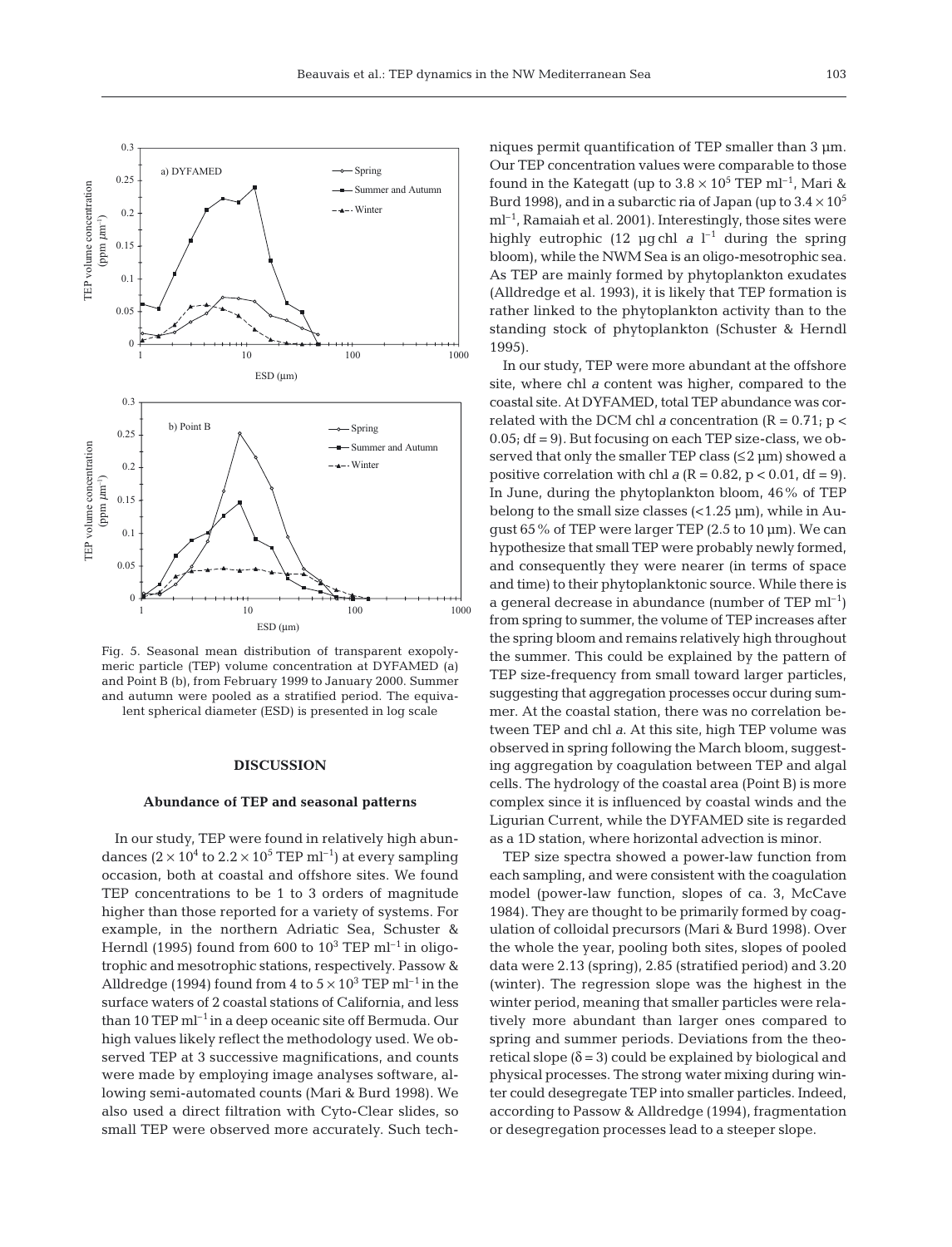



Fig. 6. Transparent exopolymeric particle (TEP) size spectra with log-log transformation, at DYFAMED and Point B. Regression lines  $(dN/d[d_p] = kd_p^{\delta})$  have been fitted to the data. Graphs show all monthly data averaged by season (see 'Size distribution and TEP volume' for equation details)

#### **TEP contribution to the carbon cycle**

Based on the stoichiometric model of Redfield (1963), Sambrotto et al. (1993) distinguished conditions of elevated carbon consumption relative to nitrogen that exceeded the Redfield C:N ratio. Using the C:N ratio to convert new production to carbon can underestimate net organic carbon production by more than 50%. This 'spring–summer imbalance of dissolved inorganic carbon' has been reported for different marine systems (Banse 1994, Marchal et al. 1996, Copin-Montégut 2000, Körtzinger et al. 2001). The explanation for such an apparent carbon overconsumption by phytoplankton was held in the formation of a large standing stock of organic matter, with an abnormal C:N ratio, that accumulated in the euphotic zone from spring bloom to late summer (Copin-Montégut & Avril 1993, Toggweiler 1993, Carlson et al. 1994, Williams 1995).

Mari et al. (2001), using a subset of the data analyzed here, showed that the measured C:N ratios of TEP at the DYFAMED station during N-limiting conditions (in 1999) are consistent with the net  $DIC:NO<sub>3</sub>$  assimilation ratios reported for the same area by Copin-Montégut (2000). Our results at the coastal site confirmed this general pattern, with an increase in the TEP C:N ratio from June to reach a maximum value in summer (80), with an average C:N molar ratio of 22. Based on those results, the C:N ratio of the POM is not an accurate index of the total organic matter produced, and thus cannot be used to link the production of new organic matter to the amount of atmospheric  $CO<sub>2</sub>$  transferred to the ocean's surface.

Our results showed that at the DYFAMED and Point B sites, during the oligotrophic period, the increase in TEP abundance is relatable to nitrate limitation and a decline in primary production. Experimental evidence supports the idea that N or P limitation influence phytoplankton extracellular release (Myklestad 1977, Obernosterer & Herndl 1995, Penna et al. 1999). With regard to TEP directly, a link between TEP production and N-limitation was shown *in vitro* by Corzo et al. (2000),

using diatom cultures. In mesocosm experiments, Engel et al. (2002) documented a decoupling of carbon from nitrogen and phosphorus after nitrate depletion, with a resultant large flow of carbon into the TEP pool and an elevation of the POC:PON ratio. In field studies, Mari & Burd (1998) found evidence for increased TEP abundance when nutrients were low in the surface mixed layer in the Kattegat.

However, our study is the first to assess in-the-field links between TEP and primary production. Our data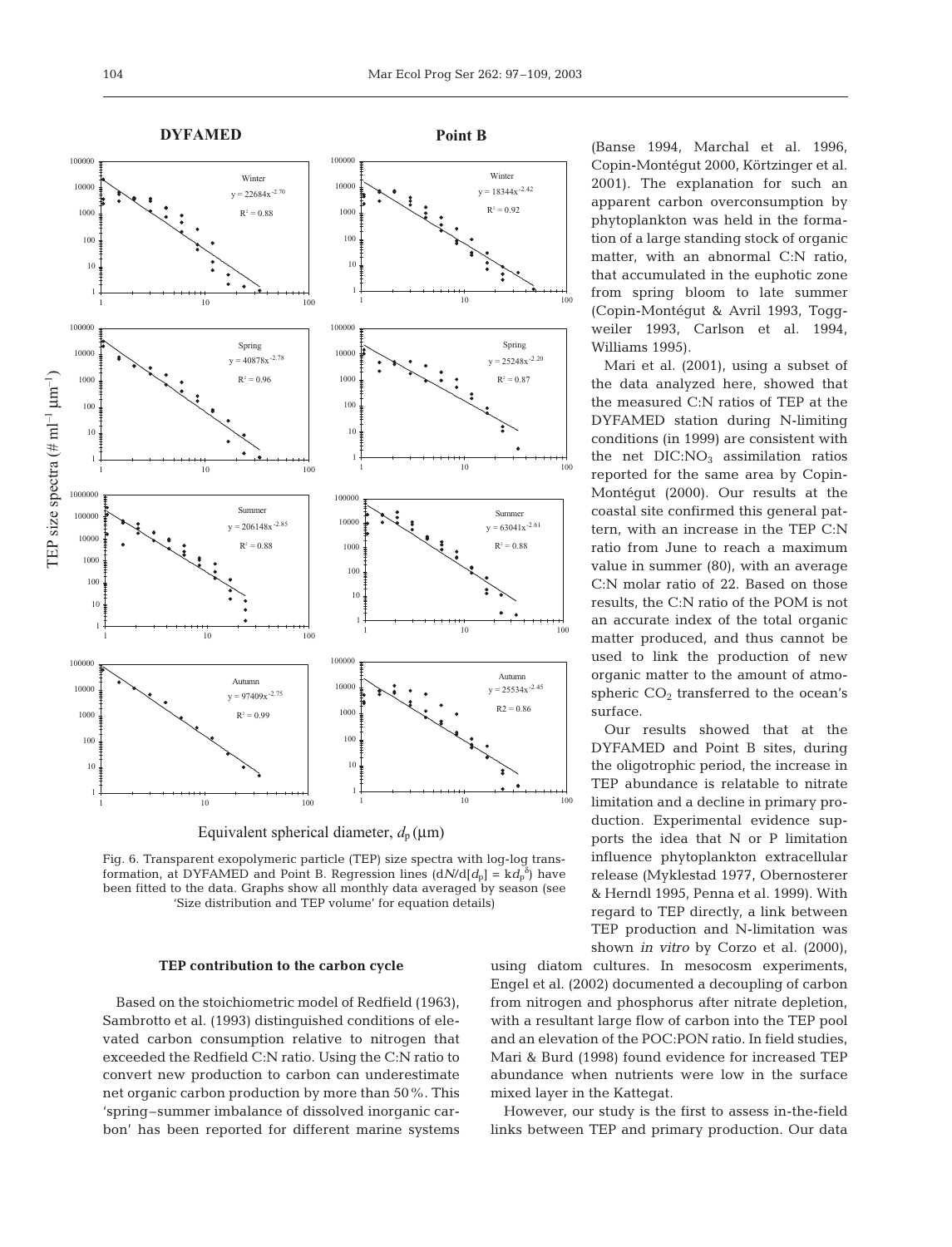

Fig. 7. Results of transparent exopolymeric particle (TEP) size spectra ANCOVA. DYFAMED and Point B data were pooled together for different seasons ( $p = 0.19$ ;  $n = 137$ ). (1), (2) and (3) regression lines correspond to the winter, spring and summer–autumn (= stratified) periods, respectively

suggest that the relationships are not simply linear. Results shown in Fig. 9 suggest a temporal uncoupling between TEP-C concentration and primary production. In 1999, the seasonal variation of primary production showed a large range of values throughout the year, with maximum values in March and April and lower values in summer and fall, during the period where TEPs were most abundant. During summer, the low nitrate concentrations limit the phytoplanktonic biomass production, but net carbon uptake continues



Fig. 8. Molar C:N ratio of transparent exopolymeric particles (TEP) from March 1999 to February 2000 at Point B and DYFAMED (from Mari et al. 2001). The molar C:N ratio of particulate organic matter (POM) at DYFAMED and the Redfield ratio are also represented

and is channelled into the production of transparent exopolymer products.

This study suggests that TEP may represent a significant carbon fraction, at the coastal site and offshore, at least during non-bloom conditions. The accumulation of TEP observed at the DYFAMED station from mid-June to mid-September represented up to 22% of the total organic carbon (TOC). The TEP-C concentration in summer is high compared to other sources of POM. At DYFAMED it correspond to 183% of the total stand-

Table 1. Particulate organic carbon (POC), dissolved organic carbon (DOC), organic carbon due to phytoplankton (C-Phyto) and carbon contained in TEP (TEP-C) at the DYFAMED and Point B sites, from February 1999 to February 2000. The fraction of TEP-C was compared to total organic carbon (TOC). TOC was calculated from the sum of POC and DOC. Organic carbon due to phytoplankton was calculated using a C:chl *a* ratio of 45, with chl *a* data from JGOFS and SOMLIT databases (1999 to 2000). All data were from the depth of the chlorophyll maximum (DCM) in order to allow comparisons

|            | <b>POC</b><br>(umol C $l^{-1}$ ) | <b>DOC</b><br>(umol $C$ l <sup>-1</sup> ) | C-Phyto<br>(umol C $1^{-1}$ ) | C-Phyto<br>(umol C $l^{-1}$ ) | TEP-C<br>(umol C $1^{-1}$ ) | TEP-C<br>(umol $C$ l <sup>-1</sup> ) | TEP-C:TOC<br>$\frac{0}{0}$<br>$\%$ |                |
|------------|----------------------------------|-------------------------------------------|-------------------------------|-------------------------------|-----------------------------|--------------------------------------|------------------------------------|----------------|
|            |                                  |                                           |                               |                               |                             |                                      |                                    |                |
| Location:  | <b>DYFAMED</b>                   | <b>DYFAMED</b>                            | <b>DYFAMED</b>                | Point B                       | <b>DYFAMED</b>              | Point B                              | <b>DYFAMED</b>                     | Point B        |
| Source:    | <b>JGOFS</b>                     | Avril                                     | Present                       | Present                       | Mari et al.                 | Present                              | Present                            | Present        |
|            | Data base                        | (2002)                                    | study                         | study                         | (2001)                      | study                                | study                              | study          |
| Month      |                                  |                                           |                               |                               |                             |                                      |                                    |                |
| Feb        | 3.70                             | 77.5                                      | 3.24                          |                               | 2.96                        |                                      | 4                                  |                |
| Mar        | 7.5                              | 78.5                                      | 5.42                          | 1.94                          | 3.56                        | 13.09                                | 4                                  | 15             |
| Apr        | 7.4                              | 84                                        | 3.23                          | 2.20                          | 3.90                        |                                      | 4                                  |                |
| May        | 4.8                              | 83                                        | 2.15                          | 2.40                          |                             | 7.22                                 |                                    | 8              |
| Jun        | 10.35                            | 81                                        | 7.24                          | 0.82                          | 20.51                       | 6.58                                 | 22                                 | 7              |
| Jul        | 7.39                             | 81.5                                      | 5.08                          | 2.17                          | 8.55                        | 4.29                                 | 10                                 | 5              |
| Aug        | 4.94                             | 75                                        | 1.05                          | 2.13                          | 11.56                       | 7.63                                 | 14                                 | 10             |
| Sep        |                                  | 70                                        | 1.77                          | 1.30                          | 7.45                        | 8.23                                 |                                    |                |
| Oct        | 5.95                             | 70                                        | 1.31                          | 0.98                          | 1.94                        | 3.68                                 | 3                                  | 5              |
| <b>Nov</b> |                                  | 82                                        |                               | 0.72                          |                             | 3.99                                 |                                    |                |
| Dec        |                                  | 82                                        | 1.23                          | 1.06                          | 1.37                        | 8.21                                 |                                    |                |
| Jan        | 6.35                             | 77.5                                      | 2.09                          | 1.40                          | 0.64                        | 2.04                                 | $\mathbf{1}$                       | $\overline{2}$ |
| Feb        | 7.13                             | 78.5                                      |                               | 2.03                          |                             | 1.99                                 |                                    | $\overline{2}$ |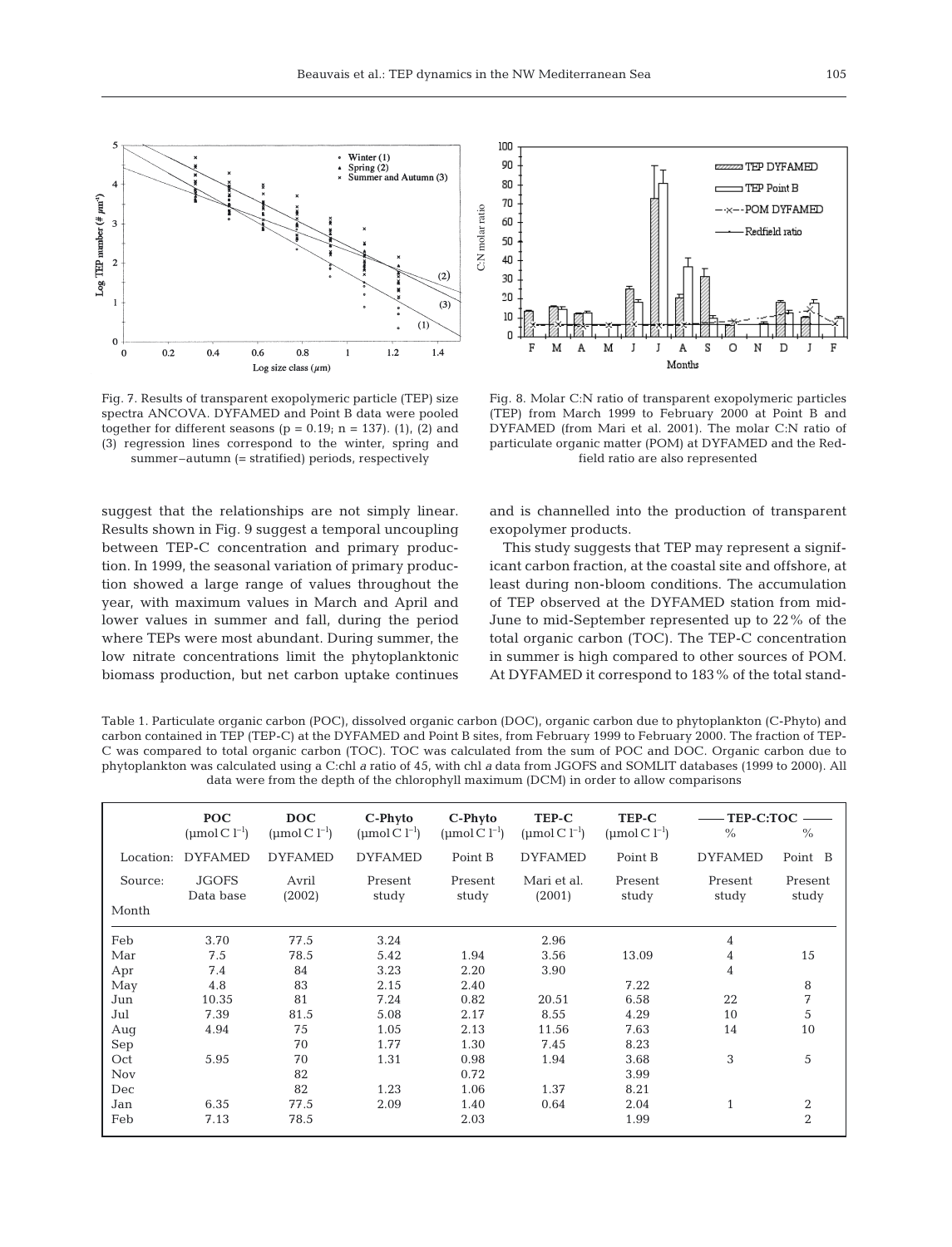$0.5$ 



Fig. 9. Transparent exopolymeric-particle carbon (TEP-C) concentration and primary production at DYFAMED, from February 1999 to January 2000. Primary production data come from the depth of the chlorophyll maximum (DCM) layer as TEP measurements (DYFAMED-JGOFS-France)

ing stock of POC (considering an average summer TEP-C concentration of  $13 \pm 6$  µM). Since it is most unlikely that the TEP carbon concentration exceeds POC, it appears that either the TEP carbon content calculated from TEP produced in the laboratory overestimates the carbon content of naturally occurring TEP, or POC was underestimated. According to Engel & Passow (2001) the relationship between carbon and TEP is species-specific. Our estimates of carbon concentration of TEP derived from the theoretical size-relationships found by Mari (1999) were the result of TEP produced in the laboratory by coagulation of diatom exudates. It is likely that this relationship is not adequate to estimate TEP-C content during summer in the NWM Sea, where groups other than diatoms represent a major part of the phytoplankton community (Marty et al. 2002).

Engel & Passow (2001) calculated the TEP-C concentration for various marine sites; for the northern Adriatic Sea, they reported TEP-C values to represent 103% of measured POC. This authors suggested that some fraction of TEP is measured as DOC, because TEP cannot be retained quantitatively in GF/F filters. During summer at DYFAMED, the increase in TEP concentration is consistent with the accumulation of carbon-rich DOM (Avril 2001), some of which coagulates into TEP. TEP-C concentration corresponded to 25% of the DOC; therefore, we can hypothesize that some varying fraction of TEP-C is also measured as DOC, which suggests that other processes could be involved in TEP dynamics. TEP are arbitrarily defined as particulate matter since they are observed after filtration on 0.2 µm pore-sized filters. As they are formed abiotically by coagulation of high molecular weight DOM as colloids (Johnson et al. 1986, Chin et al. 1998,

Passow 2000), TEP-C should not be partitioned between DOC and POC according to the traditional way of measuring those stocks. Colloids are highly abundant in seawater  $(>10^7 \text{ ml}^{-1})$  and their formation is very dynamic, with high aggregation rates (Wells 1998). The polymer gelation theory suggests that there is a dynamic steady state between colloids and particle fractions, and that assembly kinetics is concentrationdependent (Chin et al. 1998). TEP may represent an important intermediary pool of organic matter in the ocean. The production of TEP could be an important pathway for the carbon overconsumption required in oligotrophic, nitrate-limiting waters and for the sequestration of dissolved organic carbon. This study constitutes a first attempt to estimate the significance of the TEP pool in relation to other organic pools in the field; new techniques will be necessary to better define this significance.

#### **TEP dynamics in the NWM Sea**

In the NWM Sea, the year can be separated into 2 distinct hydrological seasons: a mesotrophic period where strong winter vertical mixing brings nutrients from deep waters, allowing a winter-spring bloom in the surface (Minas et al. 1988); and an oligotrophic period, from spring to late summer, where the water column becomes stratified and depleted in nutrients (Béthoux et al. 1988).

The trophic status of the western Mediterranean Sea can also be assessed using the Fp-ratio. This ratio, described by Claustre (1994) as the ratio of large phytoplankter pigment biomass to the total pigment biomass, estimates the importance of new vs regenerated production and the linked phytoplankton community. In 1999, the mesotrophic regime corresponded to a high (80%) Fp ratio at DYFAMED, which was associated with a large diatom bloom in March (the fucoxanthine concentration reached 100 mg  $m^{-2}$  when the average values for this area was  $7.1 \text{ mg m}^{-2}$ , Marty et al. 2002), and maximum values of DOC were observed (Avril 2002). High concentrations of TEP are often linked to diatom blooms (Passow & Alldredge 1994, Mari & Burd 1998, Passow et al. 2001); however, we observed low TEP concentrations shortly after the bloom, both in coastal and offshore stations. It is possible that TEP formed after the bloom coagulated with diatoms and rapidly sedimented. The high stickiness coefficient of TEP may facilitate the formation and sedimentation of fast-sinking aggregates during phytoplankton blooms (Passow & Alldredge 1994, Logan et al. 1995), and the strong particulate flux observed during this period by Miquel & La Rosa (1999) at DYFAMED are linked to this sinking.

25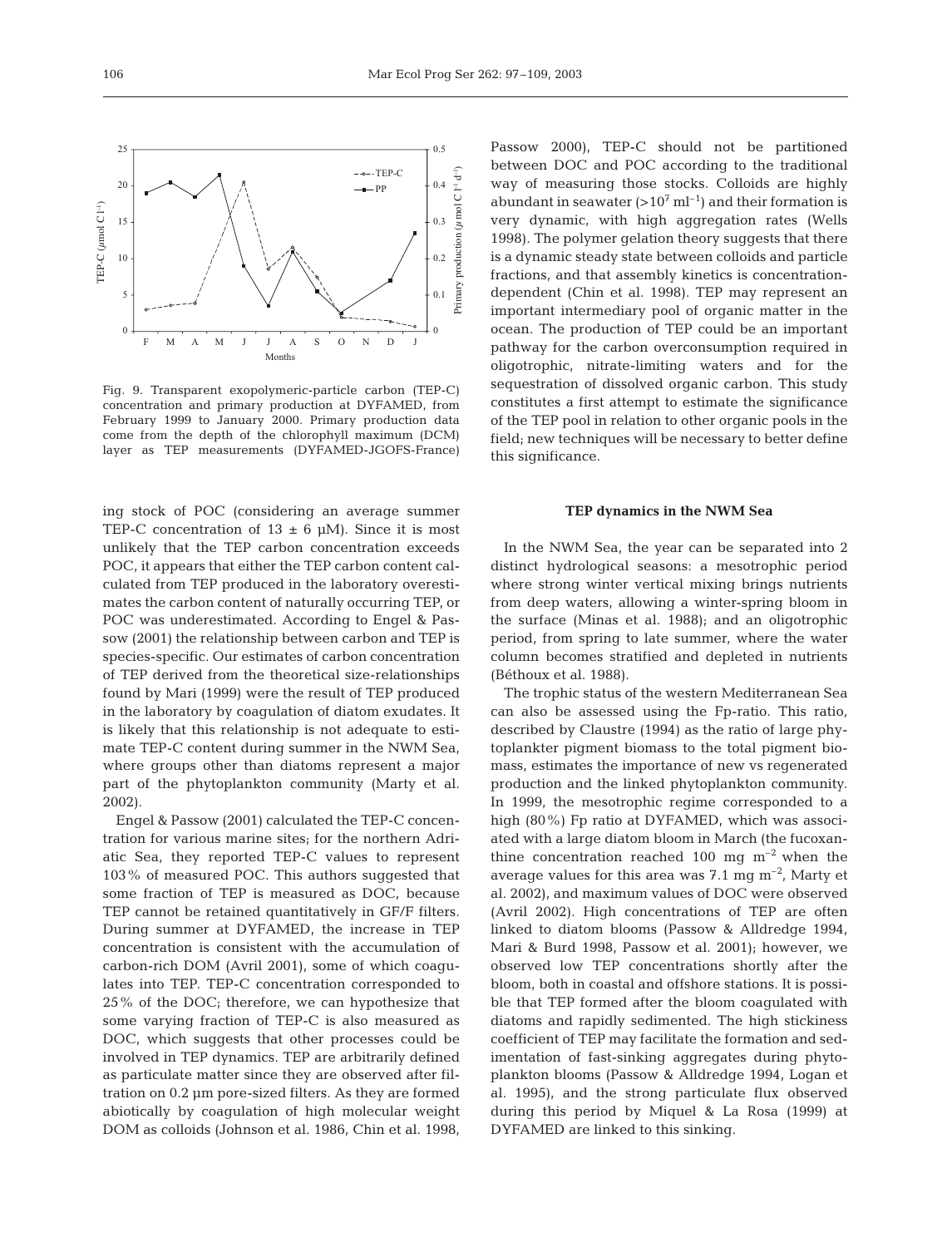Oligotrophic conditions began at the end of spring, when the water column became stratified and the thermocline, at about 40 m depth in June, isolated superficial water from the rest of the water column, thus limiting vertical exchanges. During the stratified period, the Fp-ratio decreased to an average of 15% and the late-spring bloom was dominated by nanoflagellates (Marty et al. 2002). The high TEP abundance observed in June at DYFAMED was linked to newly formed TEP during the bloom, and could be explained by phytoplankton activity (i.e. exudation of DOM from cells and subsequent coagulation). However, the build-up of a large pool of TEP in August was apparently not related to the nanoflagellate bloom; nevertheless, it coincided with the DOC accumulation observed in this region in summer (Copin-Montégut & Avril 1993, Avril 2002). From the spring bloom and during the summer season, phytoplankton and bacteria produce large amounts of C-rich DOM that is continuously accumulated in the surface layer, with a maximum of 82 µMC at 34 m depth in August and 90 µM C in September (Avril 2002). As the pool of TEP exhibits a seasonal pattern similar to that of dissolved organic matter, Mari et al. (2001) suggested that this C-rich pool is the origin of **TEP** 

The remaining questions are: Why is there a summer accumulation of TEP, and what are the consequences of this accumulation? The summer period is characterized by nutrient-depleted conditions in the surface layer that favour exopolymer production by phytoplankton (Obernosterer & Herndl 1995). The transition to oligotrophic conditions corresponds to an increase in the relative contribution of flagellates and picoplankters (cyanobacteria and prochlorophytes) to the phytoplankton community, which exhibits low export rates (Marty et al. 2002). We hypothesize that TEP accumulation in the oligotrophic zone throughout summer is controlled by aggregation processes, which occur through higher production of photosynthetic extracellular products by small picoplankters, thus supporting regenerated production. During this period, the increase in the carbon assimilation rate is linked to the period of phosphorus limitation and abundance of cyanobacteria (Marty & Chiaverini 2002), and TEP remain in the water column because of strong thermal stratification and lower summer turbulence, and the pycnocline represents a true barrier against sinking.

Stratification of a system changes the particle dynamics, increasing the number of larger particles and speeding up the onset of coagulation (Jackson 1990). Like the surface DOC-pool, the TEP-pool is considered labile and freshly produced. Thus the residence time of the TEP-pool in the water column will also depend on degradation, or not, by bacteria. In addition to the N-limited conditions which prevail in

superficial waters during the spring and summer period, it has been shown that P is a limiting factor in the NWM Sea (Coste et al. 1988, Béthoux et al. 1998). This limitation is particularly important during the oligotrophic period, where the N:P ratio for superficial waters is always greater than 20 (Marty et al. 2002). Enrichment experiments in surface waters of the open NWM Sea (Sala et al. 2002, Van Wambeke et al. 2002) and at Point B (Zweifel et al. 1993, Thingstad et al. 1999, Hagström et al. 2001) showed that bacterial communities are P-limited during the stratified period. In batch cultures under P-limited conditions, the phytoplankton release dissolved monomeric and polymeric carbohydrates that are not consumed efficiently by heterotrophic bacteria (Obesrnosterer & Hendl 1995). In the Mediterranean Sea, accumulation of degradable material in surface waters during summer can be explained by a malfunctioning of the microbial food web, with a restricted bacterial degradation of DOC due to a combination of P-limitation and predatory control (Thingstad & Rassoulzadegan 1995, Thingstad et al. 1997). Under P-limited conditions, heterotrophic bacteria will not be able to solubilize TEP, nor will they be able to metabolize the resulting organic dissolved carbon. During the stratified period in 1999 (from 0.05 to 0.10  $\mu$ mol C l<sup>-1</sup> d<sup>-1</sup>), the lower bacterial production at DYFAMED in the surface layer, compared to bloom periods in March and June (from 0.15 to 0.30 µmol C  $l^{-1}$  d<sup>-1</sup>, Lemée et al. 2002), could explain such limitation.

Production of TEP and subsequent aggregation into larger particles could have some consequences for the flux of matter, but this depends on whether TEP settles faster than the rate of bacterial decomposition. From October, de-stratification leads to the mixing of superficial waters; during this period, Avril (2002) observed the transport of dissolved organic carbon by diffusion and downwelling. The low TEP abundance observed after summer could be attributed to those processes. Nevertheless, an increase in vertical flux due to TEP is not consistent with results of the vertical flux of particles observed at DYFAMED for this period. Indeed, Miquel & La Rosa (1999) showed that mass and carbon fluxes at 200 m were highest during winter and spring, and minimal during summer and autumn. However, the carbon fraction of sinking particles was maximal during summer/autumn, with a relatively high C:N ratio. If one considers the C:N ratio of POM collected at 200 m from sediment traps in October and November 1999 (10.7 and 7.6 respectively, J. C. Miquel pers. comm.), and assuming that non-TEP POM has a C:N value close to the Redfield ratio, this extra carbon could be composed of TEP-like material, suggesting that TEP can act as important regulator of the C:N ratio of total organic matter.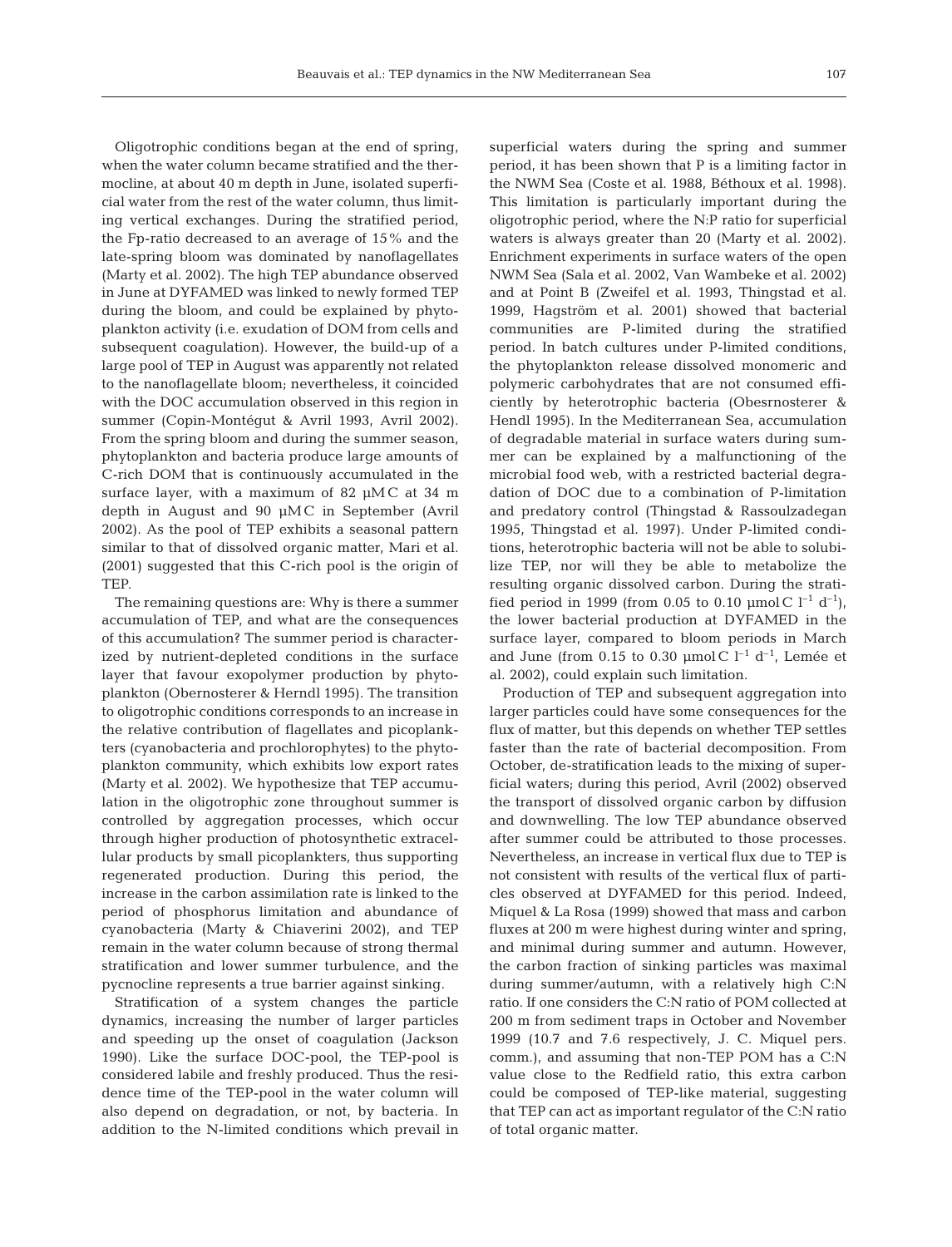Although TEP abundance followed distinctly different seasonal patterns at the coastal and offshore site, TEP formation and TEP-C content showed similar patterns at both sites of the NWM Sea. This leads us to conclude that TEP production is primarily governed by biological and chemical forcing. In the NWM Sea, the trophic status of the environment and the composition of primary producers control TEP formation and accumulation. Hydrological processes are also of primary importance, as they govern the seasonal TEP distribution.

*Acknowledgements.* We thank S. Dallot, J. Dolan and X. Mari for helpful comments, and DYFAMED observation service and INSU/CNRS SOMLIT for providing physical-chemical data. This work was supported by CNRS, INSU (ATI), the PROOF-DYFAMED programme (JGOFS, France) and EU Project NTAP (EVK3-CT-2000-00022) of the EU RTD Programme 'Environment and Sustainable Development'. It forms part of the ELOISE project cluster, and is Eloise Contribution No. 447/40.

#### LITERATURE CITED

- Alldredge AL, Passow U, Logan BE (1993) The abundance and significance of a class of large, transparent organic particles in the ocean. Deep-Sea Res 40:1131–1140
- Andersen V, Prieur L (2000) One-month study in the open NW Mediterranean Sea (DYNAPROC experiment, May 1995): overview of the hydrobiological structures and effects of winds events. Deep-Sea Res 47:397–422
- Avril B (2002) DOC dynamics in the northwestern Mediterranean Sea (DYFAMED site). Deep-Sea Res 49:2163–2182
- Banse K (1994) Uptake of inorganic carbon and nitrate by marine plankton and the Redfield ratio. Global Biogeochem Cycles 8:81–84
- Béthoux JP, Prieur L (1983) Hydrologie et circulation en Méditerranée Nord-Occidentale. Pét Tech 299:25–34
- Béthoux JP, Prieur L, Bong JH (1988) Le courant Ligure au large de Nice. Oceanol Acta 9:59–67
- Béthoux JP, Morin P, Chaumery C, Connan O, Gentili B, Ruiz-Pino D (1998) Nutrients in the Mediterranean Sea, mass balance and statistical analysis of concentrations with respect to environmental changes. Mar Chem 63:155–169
- Carlson CA, Ducklow HW, Michaels AF (1994) Annual flux of dissolved organic carbon from the euphotic zone in the northwestern Sargasso Sea. Nature 371:405–408
- Chin WC, Orellana MV, Verdugo P (1998) Spontaneous assembly of marine dissolved organic matter into polymer gels. Nature 391:568–572
- Claustre H (1994) The trophic status of various oceanic provinces as revealed by phytoplankton pigment signatures. Limnol Oceanogr 39:1206–1210
- Copin-Montégut C (2000) Consumption and production on scales of a few days of inorganic carbon, nitrate and oxygen by the planktonic community: results of continuous measurements at the Dyfamed Station in the nortwestern Mediterranean Sea (May 1995). Deep-Sea Res 47:447–477
- Copin-Montégut G, Avril B (1993) Vertical distribution and temporal variation of dissolved organic carbon in the north-western Mediterranean Sea. Deep-Sea Res 40: 1963–1972
- Corzo A, Morillo JA, Rodriguez S (2000) Production of transparent exopolymeric particles (TEP) in cultures of *Chaetoceros calcitrans* under nitrogen limitation. Aquat Microb Ecol 23:63–72
- Coste B, Le Corre P, Minas HJ (1988) Re-evaluation of the nutrient exchanges in the Strait of Gibraltar. Deep-Sea Res 35:767–775
- Dandonneau Y, Le Bouteillier A (1992) A simple and rapid device for measuring planktonic primary production by *in situ* sampling, and 14C injection and incubation. Deep-Sea Res 39:795–803
- Engel A (2002) Direct relationship between  $CO<sub>2</sub>$  uptake and transparent exopolymeric particles production in natural phytoplankton. J Plankton Res 24:49–53
- Engel A, Passow U (2001) Carbon and nitrogen content of transparent exopolymeric particles (TEP) in relation to their Alcian Blue adsorption. Mar Ecol Prog Ser 219:1–10
- Engel A, Goldthwait S, Passow U, Alldredge A (2002) Temporal decoupling of carbon and nitrogen dynamics in a mesocosm diatom bloom. Limnol Oceanogr 47:753–761
- Fowler SW, Knauer GA (1986) Role of large particles in the transport of elements and organic compounds through the oceanic water column. Prog Oceanogr 16:147–194
- Grossart H, Simon M, Logan BE (1997) Formation of macroscopic organic aggregates (lake snow) in a large lake: the significance of transparent exopolymer particles, phytoplankton, and zooplankton. Limnol Oceanogr 42: 1651– 1659
- Grossart HP, Berman T, Simon M, Pohlman K (1998) Occurence and microbial dynamics of macroscopic organic aggregates (lake snow) in Lake Kinneret, Israel, in fall. Aquat Microb Ecol 14:59–67
- Hagström Å, Pinhassi J, Zweifel UI (2001) Marine bacterioplankton show burst or rapid growth induced by substrate shifts. Aquat Microb Ecol 24:109–115
- Hewes CD, Holm-Hansen O (1983) A method for recovering nanoplankton from filters for identification with the microscope: the filter-transfer-freeze (FTF) technique. Limnol Oceanogr 28 (2):389–394
- Jackson GA (1990) A model of the formation of marine algal flocs by physical coagulation processes. Deep-Sea Res 37: 1197–1211
- Johnson BD, Zhou X, Wangersky PI (1986) Surface coagulation in sea water. Neth J Sea Res 20:201–210
- Kiørboe T, Hansen LS (1993) Phytoplankton aggregate formation: observations of patterns and mechanisms of cell sticking and the significance of exopolymeric material. J Plankton Res 15:993–1018
- Körtzinger A, Hedges JI, Quay PD (2001) Redfield ratios revisited: removing the biasing effect of anthropogenic CO2. Limnol Oceanogr 46:964–970
- Lemée R, Rochelle-Newall E, Van Wambeke F, Pizay MD, Rinaldi P, Gattuso JP (2002) Seasonal variation of bacterial production, respiration and growth efficiency in the open NW Mediterranean Sea. Aquat Microb Ecol 29:227–237
- Logan BE, Grossart HP, Simon M (1994) Direct observation of phytoplankton, TEP and aggregates on polycarbonate filters using brightfield microscopy. J Plankton Res 16: 1811–1815
- Logan BE, Passow U, Alldredge AL, Grossart HP, Simon M (1995) Rapid formation and sedimentation of large aggregates is predictable from coagulation rates (half-lives) of transparent exopolymer particles (TEP). Deep-Sea Res 42: 203–214
- Marchal O, Monfray P, Bates NR (1996) Spring-summer imbalance of dissolved inorganic carbon in the mixed layer of the northwestern Sargasso Sea. Tellus 48:115–134